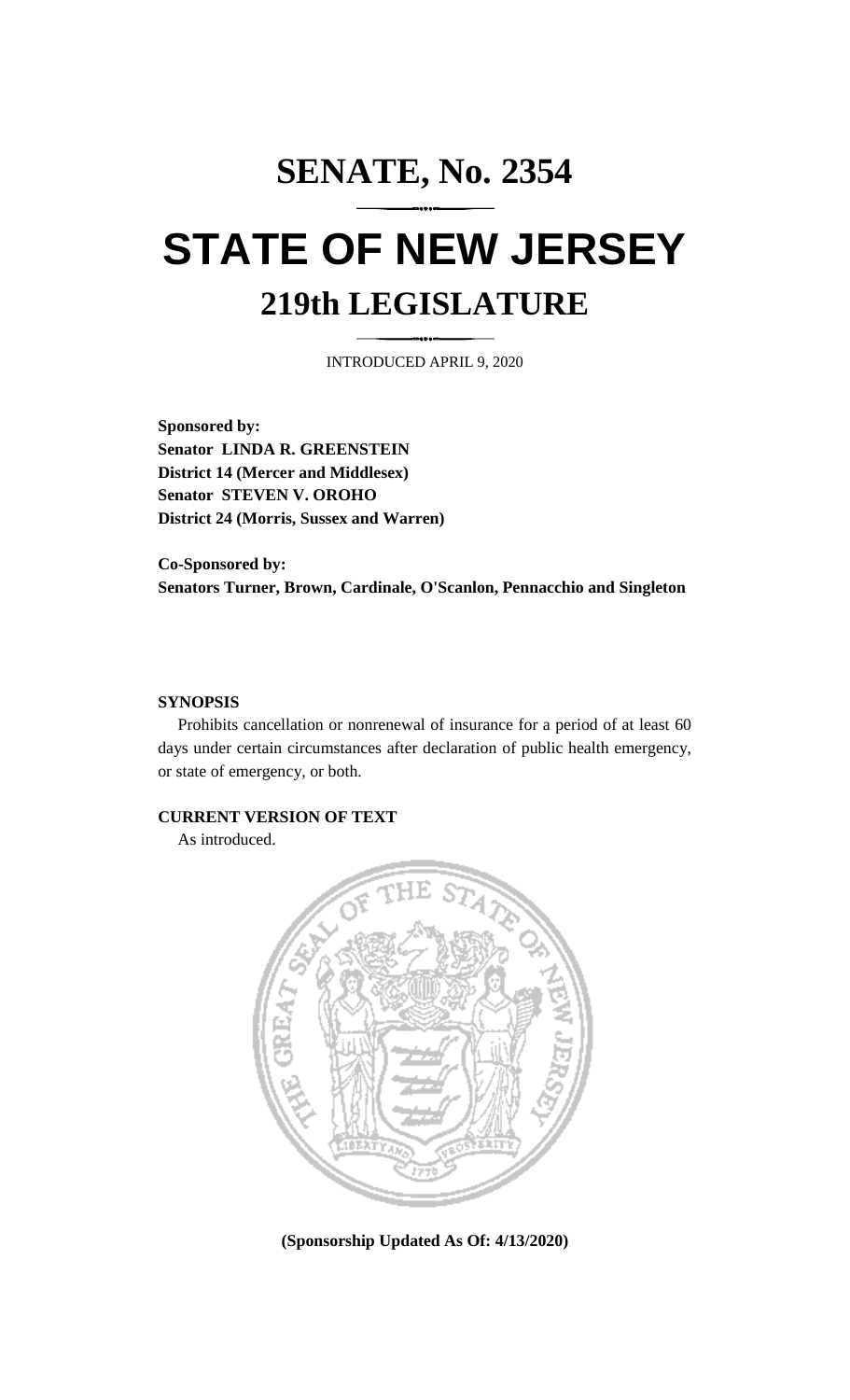**AN ACT** concerning cancellation of insurance policies during a public health emergency or state of emergency and supplementing Title 17 of the Revised Statutes.

 **BE IT ENACTED** *by the Senate and General Assembly of the State of New Jersey:*

 1. Notwithstanding the provisions of any other law, rule or regulation to the contrary, upon the declaration by the Governor, of a public health emergency, pursuant to the "Emergency Health Powers Act," P.L.2005, c.222 (C.26:13-1 et seq.), or a state of emergency, pursuant to P.L.1942, c.251 (C.App.A.9-33 et seq.), or both, and upon a further determination by the Commissioner of Banking and Insurance, after consultation with the Governor, that the emergency or emergencies shall be of such duration and severity as to require certain actions with respect to policies of insurance, then the Commissioner of Banking and Insurance shall issue a bulletin requiring that for a period of at least 60 days, no policy of insurance issued to an insured in this State and subject to regulation pursuant to Title 17 of the Revised Statutes, or Title 17B of the New Jersey Statutes shall be cancelled or not renewed for nonpayment of premium. The commissioner shall direct insurers to take appropriate actions to protect policyholders impacted by COVID-19, which actions may include but shall not limited to extending grace periods beyond the minimum grace periods required by this section, waiving late fees and penalties, relaxing or extending due dates for premium payments and policy based loan payments or allowing extended payment plans, extending timeframes to complete property inspections or undergo medical examinations, and taking any and all similar actions so as to avoid the cancellation or nonrenewal of policies.

 2. This act shall take effect immediately and shall be retroactive to March 1, 2020, and shall apply to any policy of insurance in effect in this State on that date, and to any policy of insurance delivered, issued, executed or renewed in this State, or approved for issuance or renewal in the State by the Commissioner of Banking and Insurance, on or after that date.

- 
- 
- 

### STATEMENT

 This bill would authorize the Commissioner of Banking and Insurance, upon the declaration by the Governor of a public health emergency, pursuant to the "Emergency Health Powers Act," P.L.2005, c.222 (C.26:13-1 et seq.), or a state of emergency, pursuant to P.L.1942, c.251 (C.App.A.9-33 et seq.), or both, and upon a further determination by the commissioner, after